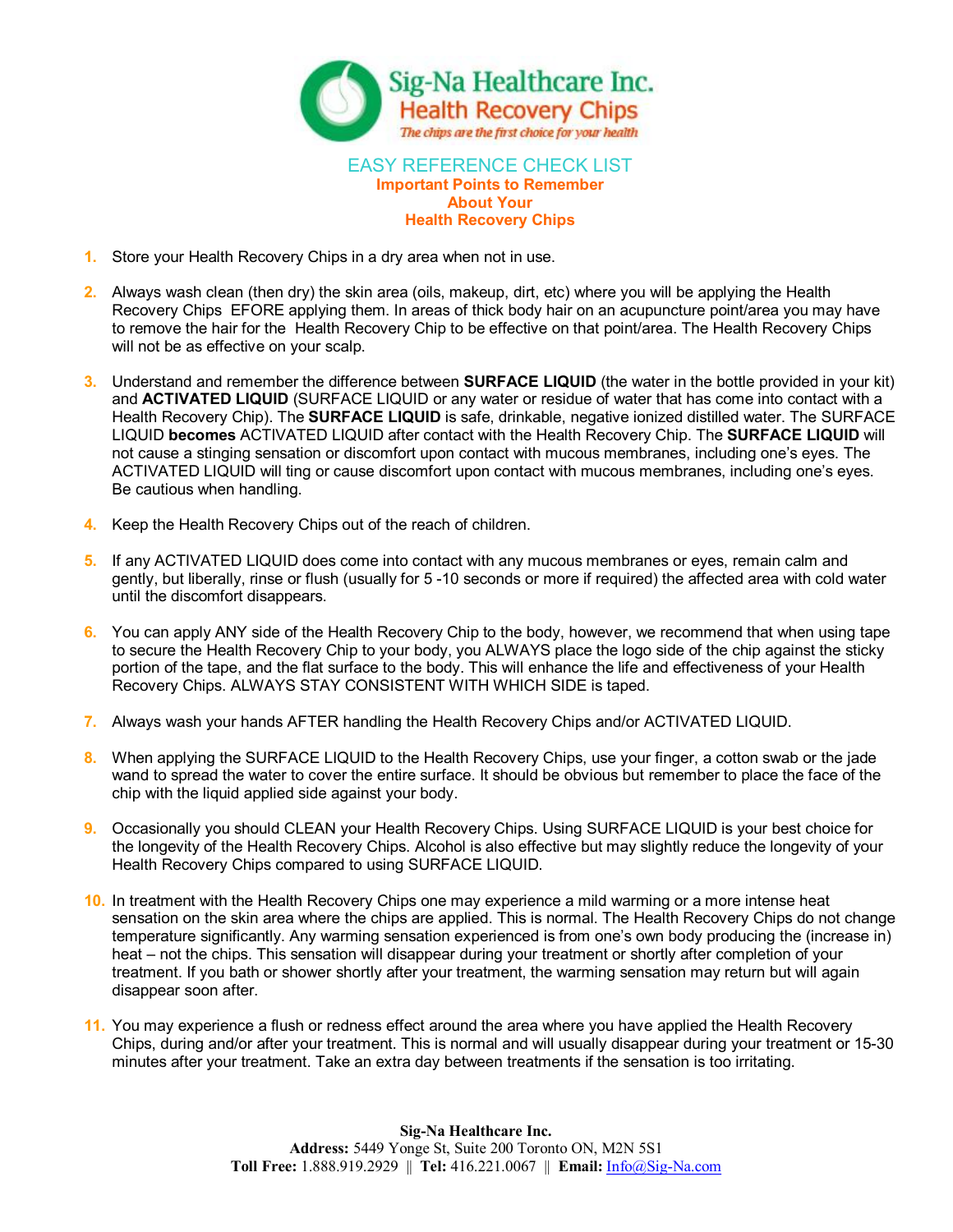- **12.** Always check with your physician if you are considering reducing your reliance on any prescribed medication or changing an existing therapy.
- **13. 1 treatment** = 45 60 minutes
- **14. 1 FULL COURSE of treatments** = 10 treatments over the course of 10 days then 2 days rest with no treatments. If condition is severe, it is safe to occasionally increase the treatment beyond 60 minutes, and to more than once per day. Also, one may treat every other day to reach10 treatments.
- **15.** One can be treated for more than 1 condition in a single day. For example, you can treat for LOWER BACK PAIN in the morning and then treat for INSOMNIA in the evening, (or even at same time if enough chips available) and do as many COURSES of treatments for each as the condition warrants.
- **16.** The number of treatments or the number of COURSES of treatments will vary depending upon one's disease and condition. Check the GUIDE LINES FOR INITIAL TREATMENT DURATIONS chart in determining your approach.
- **17.** Do not use the Health Recovery Chips on open sores, or rashes, irritations, cuts, breaks/wounds or infection in/on one's skin.
- **18.** We encourage you to CONTACT US with any questions you may have for assistance in using your Health Recovery Chips.
- **19.** YOU MUST REGISTER your purchase to initiate your warranty of 1 year. To do so, call us or email ( warranty@sig-na.com). We encourage you to use the Health Recovery Chips as often as you want! You can also extend your warranty to 5 years if you wish – contact us for details.
- **20.** SEND US YOUR STORY !!! We'd love to hear how your Health Recovery Chips have enhanced the quality of yours or your client's life, and brought relief -call us and leave a message or email (mystory@sig-na.com).
- **21.** The needle free acupuncture Health Recovery Chip Pain Management, Wellness and Vitality System is a non invasive alternative to acupuncture with needles. It is inspired by traditional acupuncture theory – place the chips on an array of individual acupuncture points (as directed) or place the Health Recovery Chips directly on and around areas of pain or discomfort.